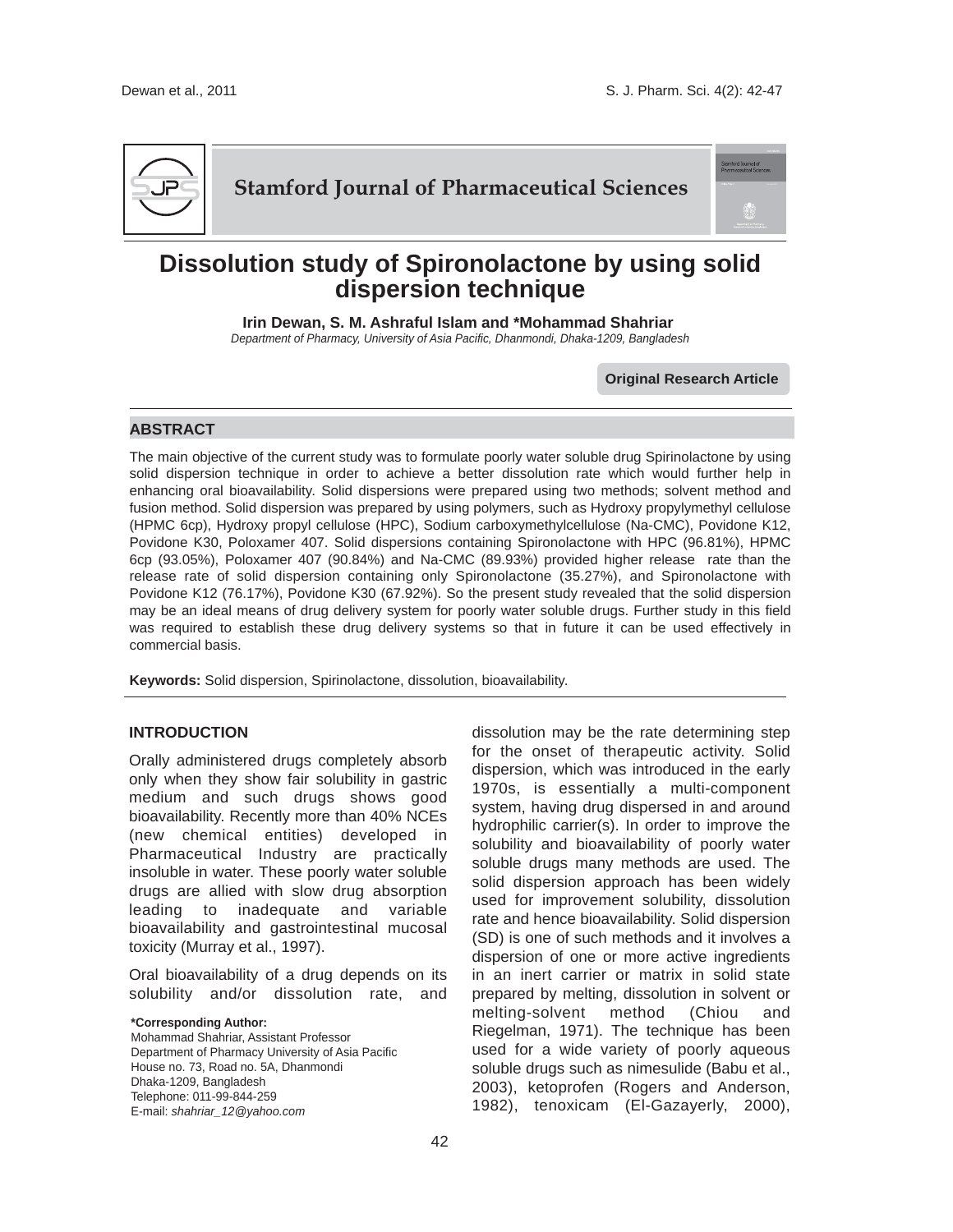nifedipine (Vippagunta et al., 2002), nimodipine (Babu et al., 2002). SD technology has been successfully been used for improving the solubility of the drugs and hence bioavailability, e.g., tenoxicam, tacrolimus (Yamashita et al., 2003), indomethacin (Makiko et al., 2005), ibuprofen (Loganathanat al., 2000), nilvadipine (Hirasawa et al., 2009).

# **MATERIALS AND METHODS**

Materials: Spironolactone (Zhejiang Shenzhou Pharmaceutical Comp. Ltd., China), Methanol (MERCK, Germany), Acetone (MERCK, Germany), Distilled water (University Laboratory), HPMC 6cp (Samsung, Korea), HPC (Samsung, Korea), Povidone K30 (F. MARK), Povidone K12 (F. MARK), Poloxamer 407 (BASF), NaCMC (Samsung, Korea), Lactose (Mingel,

Therefore, the improvement of drug solubility

| Ingredients      | <b>SPL-HPMC</b> | <b>SPL-HPC</b> | <b>SPL-NaCMC</b> | SPL-Pov K12    | SPL-Pov K30    | <b>SPL-Polo</b> |
|------------------|-----------------|----------------|------------------|----------------|----------------|-----------------|
| Spironolactone   | 500 mg          | 500 mg         | 500 mg           | 500 mg         | 500 mg         | 500 mg          |
| Acetone          | 5 <sub>m</sub>  | 5 <sub>m</sub> | 5 <sub>m</sub>   | 5 <sub>m</sub> | 5 <sub>m</sub> | 5 <sub>m</sub>  |
| <b>HPMC 6cps</b> | 500 mg          |                |                  |                |                |                 |
| <b>HPC</b>       |                 | 500 mg         |                  |                |                |                 |
| <b>NaCMC</b>     |                 |                | 500 mg           |                |                |                 |
| Povidone K12     |                 |                |                  | 500 mg         |                |                 |
| Povidone K30     |                 |                |                  |                | 500 mg         |                 |
| Poloxamer 407    |                 |                |                  |                |                | 500 mg          |
|                  |                 |                |                  |                |                |                 |

thereby its oral bio-availability remains one of most challenging aspects of drug development process especially for oral drug delivery system. There are numerous approaches available and reported in literature to enhance the solubility of poorly water soluble drug. The techniques are

Germany), Paraffin liquid (MERCK, India).

# **METHOD**

#### **Preparation of Solid Dispersion by Solvent Method**

At first Spironolactone (500 mg) was weighed

|  |  |                                                 | Table 2: Formulation for the preparation of Spironolactone solid dispersions by fusion method |  |  |  |
|--|--|-------------------------------------------------|-----------------------------------------------------------------------------------------------|--|--|--|
|  |  | using different concentration of Poloxamer 407. |                                                                                               |  |  |  |

| <b>Ingredients</b>    | <b>SPL-Polo A</b> | <b>SPL-PoloB</b> | <b>SPL-Polo C</b> | <b>SPL-PoloD</b> | <b>SPL-PoloE</b> |
|-----------------------|-------------------|------------------|-------------------|------------------|------------------|
| <b>Spironolactone</b> | 500 mg            | 500 mg           | 500 mg            | 500 mg           | 500 mg           |
| Poloxamer 407         | 200 mg            | 400 mg           | 600 mg            | 800 mg           | 1000 mg          |
| <b>Acetone</b>        | 5 ml              | 5 ml             | $5 \text{ ml}$    | 5 <sub>m</sub>   | 5 ml             |

chosen on the basis of certain aspects such as properties of drug under consideration, nature of excipients to be selected and nature of intended dosage form. This present work is intended to discuss the various traditional and novel techniques for solubility enhancement of hydrophobic drugs for oral pharmaceutical formulation (Boles Ponto and Schoenwald, 1990; Ozdmir and Ordu, 1998).

accurately in an analytical balance and taken into dry and clean glass vials. Then Acetone (5 ml) was added (Patel MM and Patel DM, 2006) on each vial. Then each polymer (500 mg) was dissolved in the solvent using a vortex mixer to make a polymer solution (Table 1). Drug, polymer and solvent combination was dried by using hair dryer until solid dispersion was formed. The solvent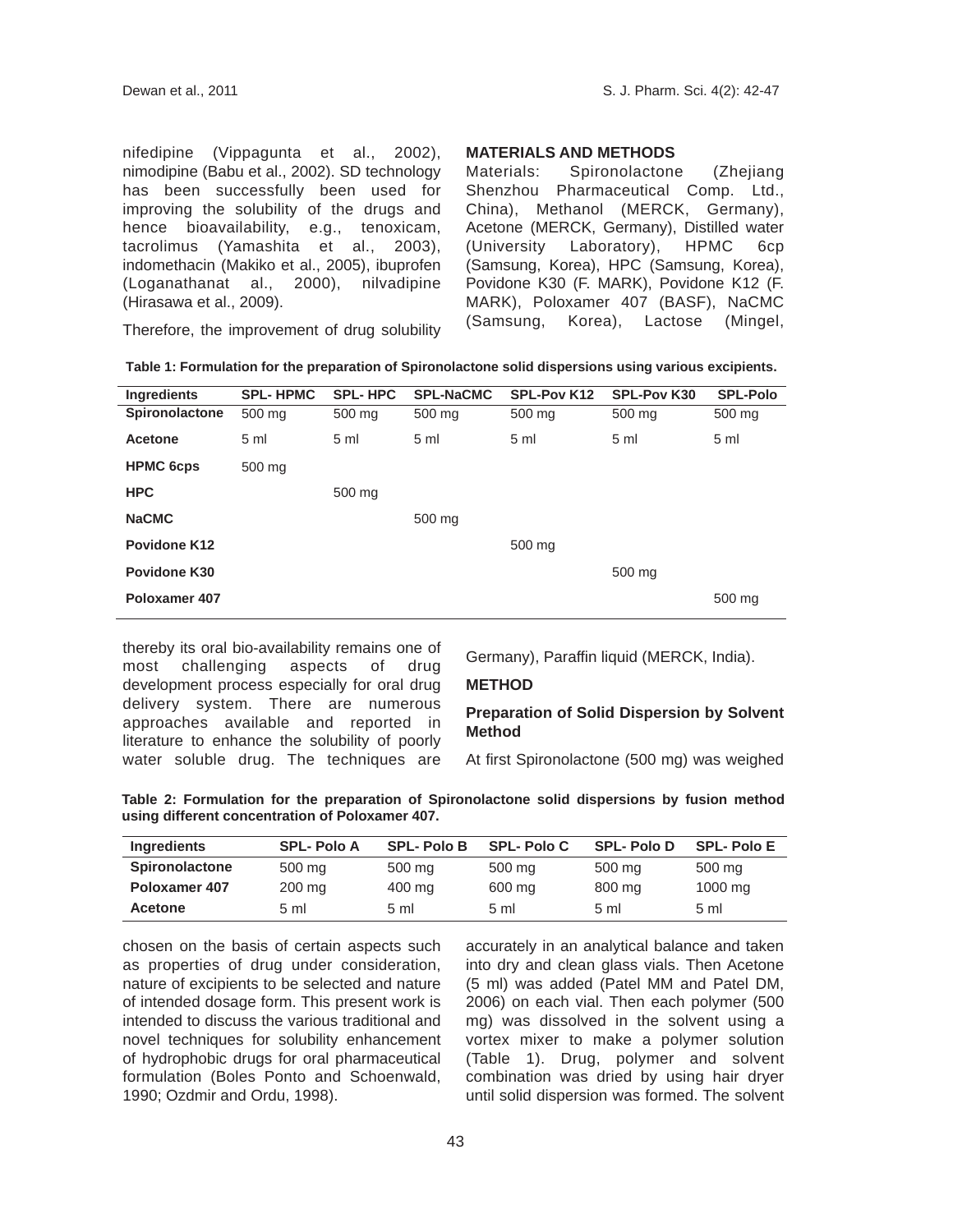| <b>Product</b>     |                 | Correlation coefficient (R <sup>2</sup> ) value |                          |                     |  |  |  |
|--------------------|-----------------|-------------------------------------------------|--------------------------|---------------------|--|--|--|
| <b>Formulation</b> | Zero order plot | <b>First order Plot</b>                         | <b>Hixon Crowel Plot</b> | <b>Higuchi Plot</b> |  |  |  |
| SPL-HPMC           | 0.914           | 0.910                                           | 0.631                    | 0.984               |  |  |  |
| SPL-HPC            | 0.903           | 0.818                                           | 0.611                    | 0.988               |  |  |  |
| SPL-NaCMC          | 0.943           | 0.959                                           | 0.605                    | 0.978               |  |  |  |
| SPL-Povidone K12   | 0.966           | 0.961                                           | 0.674                    | 0.981               |  |  |  |
| SPL-Povidone K30   | 0.928           | 0.895                                           | 0.621                    | 0963                |  |  |  |
| SPL-Poloxamer 407  | 0923            | 0.959                                           | 0.605                    | 0.987               |  |  |  |

**Table 3: Correlation coefficient (R²) values for the formulation of solvent evaporation method.** 

evaporated completely. Finally the formulations were withdrawn from vials, crushed in mortar and pestle, passed through 150 micron sieve. Then the resulted samples were weighed and transferred in fresh vials with proper labeling and its double amount of

Finally the formulations were withdrawn from vials, crushed in mortar and pestle, passed through 150 micron sieve. Then the resulted samples were weighed and transferred in fresh vials with proper labeling and its double

| Correlation coefficient (R <sup>2</sup> ) value |                         |                          |                     |  |  |
|-------------------------------------------------|-------------------------|--------------------------|---------------------|--|--|
| Zero order plot                                 | <b>First order Plot</b> | <b>Hixon Crowel Plot</b> | <b>Higuchi Plot</b> |  |  |
| 0.904                                           | 0.920                   | 0.601                    | 0.981               |  |  |
| 0.898                                           | 0.808                   | 0.604                    | 0.982               |  |  |
| 0.903                                           | 0.939                   | 0.602                    | 0.971               |  |  |
| 0.906                                           | 0.901                   | 0.607                    | 0.983               |  |  |
| 0.908                                           | 0.885                   | 0.621                    | 0979                |  |  |
| 0913                                            | 0.949                   | 0.608                    | 0.989               |  |  |
|                                                 |                         |                          |                     |  |  |

lactose was added on each vials as adsorbent and mixed well. Formulations were kept in desiccators until the dissolution started.

# **Preparation of Solid Dispersion by Fusion Method**

At first 500 mg of the model drug, Spironolactone was accurately weighted and taken in glass vials and 5 ml Acetone was added as solvent to dissolve each vial and heated on a water bath containing paraffin liquid to melt the ingredients at the  $t$ emperature of 120 $\mathrm{^oC}$ . At this time, stirring was performed to make sure a homogenous mixing of the drug in the solvent. When the drug was completely dissolved in the solvent, then 500 mg of each polymer (HPMC 6cps, HPC, NaCMC, Povidone K12, Povidone K30, Poloxamer 407) were weighed accurately and mixed with the solution containing drug and solvent (Table 2). Drug, polymer and solvent combination was cooled with constant stirring to homogeneously disperse the drug throughout the matrix.

amount of lactose was added as adsorbent on each vials. After mixing well the formulations were kept in desiccators until the dissolution started.

**In vitro dissolution study of Solid Dispersion** In-vitro dissolution was carried out in a USP XXX apparatus 2 (Paddle Apparatus) in 900 ml of distilled water for 1 hour at 37±0.5ºC and at a rotational speed of 50 rpm. Dissolution samples were withdrawn at predetermined intervals and were filtered through 0.45 m filters. The drug content was determined spectrophotometrically at max = 238 nm in the filtrate either directly or after appropriate dilution with the dissolution media.

# **RESULT AND DISCUSSION**

Effects of Spironolactone, poorly water soluble drug, Solid Dispersions using various Excipients. After dissolution, we found from the Table1 that the percent release (%) of drug for seven formulations within 1 hour were 35.27%, 93.05%, 96.81%, 89.93%, 76.17%,67.92% and 90.84% of SPL (drug only), SPL-HPMC, SPL-HPC, SPL-NaCMC,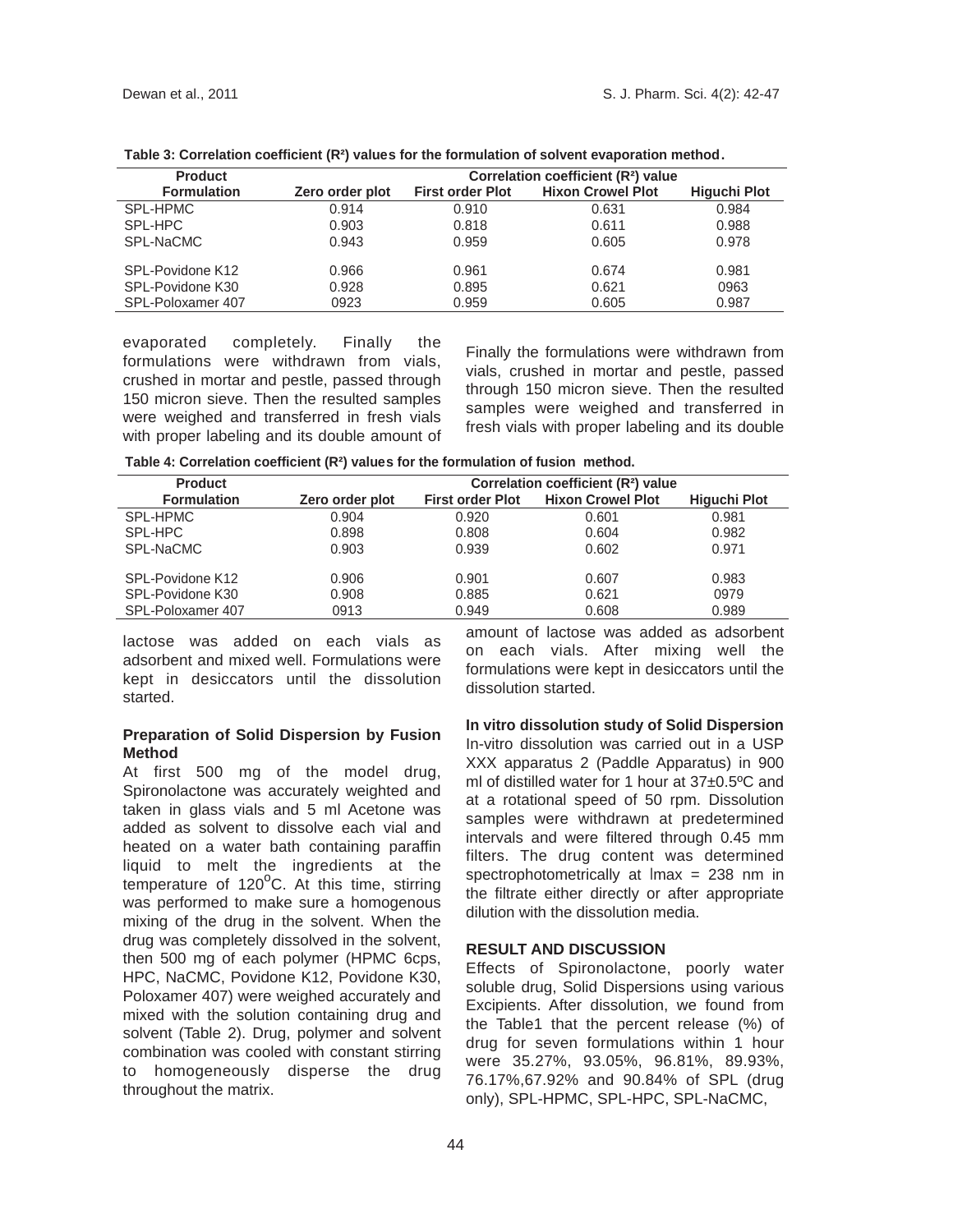

**Figure 1: Effect of different excipients on Spironolactone solid dispersion dissolution rate** dissolution condition: distilled water; RPM: 100; 37<sup>°</sup>C ± 0.5<sup>°</sup>C.

**Figure 2: Effect of different concentrations of Poloxamer 407 on Spironolactone solid**  dispersion dissolution rate dissolution condition: distilled water; RPM: 100; 37°C ± 0.5°C.

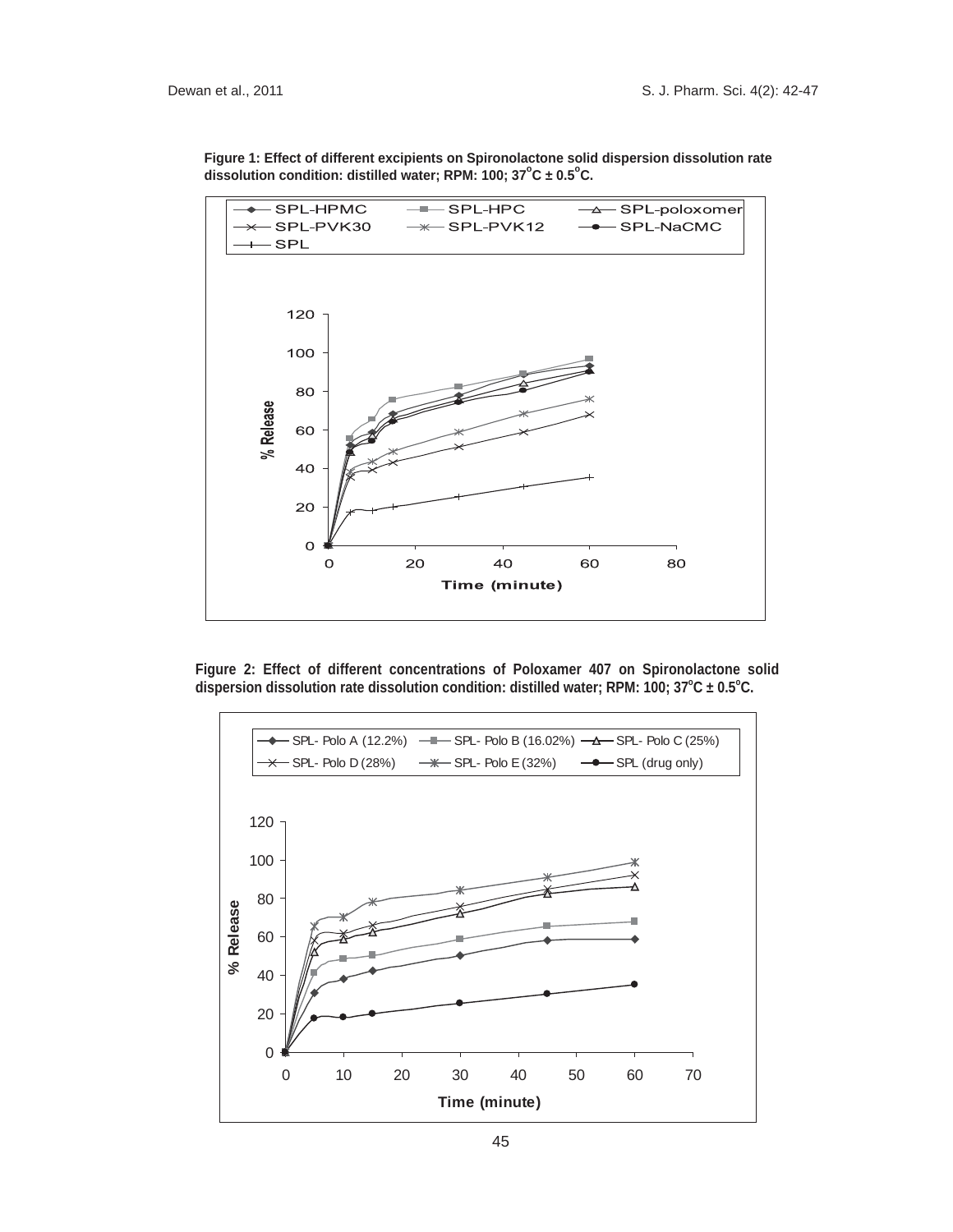SPL-Povidone K12, SPL-Povidone K30 and SPL-Poloxamer respectively (Figure 1). So the dissolution studies showed the % release of pure Spironolactone from the solid dispersions was only 35.27%. Here the formulations SPL-HPC, SPL-HPMC, SPL-Poloxamer 407, SPL- NaCMC have shown higher % release respectively.

So it can be said that there was an appeal difference between the release rate of only Spironolactone and solid dispersion containing Spironolactone with different excipients. Solid dispersions containing Spironolactone with HPC, HPMC 6cp, Poloxamer 407 and NaCMC provided higher release rate than the release rate of solid dispersion containing only Spironolactone, Povidone K12, Povidone K30.

# **Effects of Spironolactone Solid dispersions using Different Concentrations of Poloxamers 407**

Spironolactone solid dispersions were prepared by fusion method according to Table 2. Here formulations contained drug and different concentrations of Poloxamer 407. The drug and different concentrations of Poloxamer 407 were coded as - SPL-Polo A, SPL-Polo B, SPL-Polo C, SPL-Polo D, SPL-Polo E respectively. The release of different concentrations of Poloxamer 407 has shown 12.2%, 16.02%, 25%, 28% and 32% of SPL-Polo A, SPL-Polo B, SPL-Polo C, SPL-Polo D, SPL-Polo E respectively. Distilled water was used as dissolution medium. So the dissolution studies showed the percent release of drug for six formulations within 1 hour were 58.80%, 67.73%, 87.91%, 93.42%, 96.16% and 34.84% of SPL-Polo A, SPL-Polo B, SPL-Polo C, SPL-Polo D, SPL-Polo E , SPL (drug only) respectively (Figure 2). So the dissolution studies showed the percent release of pure Spironolactone from the solid dispersions was only 34.84%. It can be said that the percent release of drug was increased when increased the concentrations of Poloxomer 407. So, it can be represented as the modified drug release delivery system where Poloxamer 407 was used as the release modifier.

The comparison of percent release between

fusion and solvent evaporation method has been shown in Figure 3. The correlation coefficients values of the trend lines of the graphs showed that formulation of Solvent evaporation method (SPL-HPMC, SPL-HPC, SPL-NaCMC, SPL-Povidone K12, SPL-Povidone K30 and SPL-Poloxamer) and Fusion method (SPL-HPMC, SPL-HPC, SPL-NaCMC, SPL-Povidone K12, SPL-Povidone K30 and SPL-Poloxamer) method best fits in Higuchian release pattern. The values of the correlation coefficients (R2) for solvent evaporation method and fusion method have been shown in the Table 3 and Table 4 respectively. It is difficult at this stage to explain in details the actual mechanism of release since, the polymer degradation starts during the dissolution period. However the possible reason of increased dissolution rate of Spironolactone was the use of carriers for which the wettability and spreadability of the precipitated drug occur by reducing aggregations in the readily soluble state.

## **CONCLUSION**

In this experiment an attempt has been taken to evaluate Spironolactone release from the different polymer-drug loaded formulation of Solid dispersions. Observations of In-vitro dissolution of the solid dispersion of Spironolactone using distilled water as the

**Figure 3: Comparison of percent release curve of spironolactone with different formulation methods.**